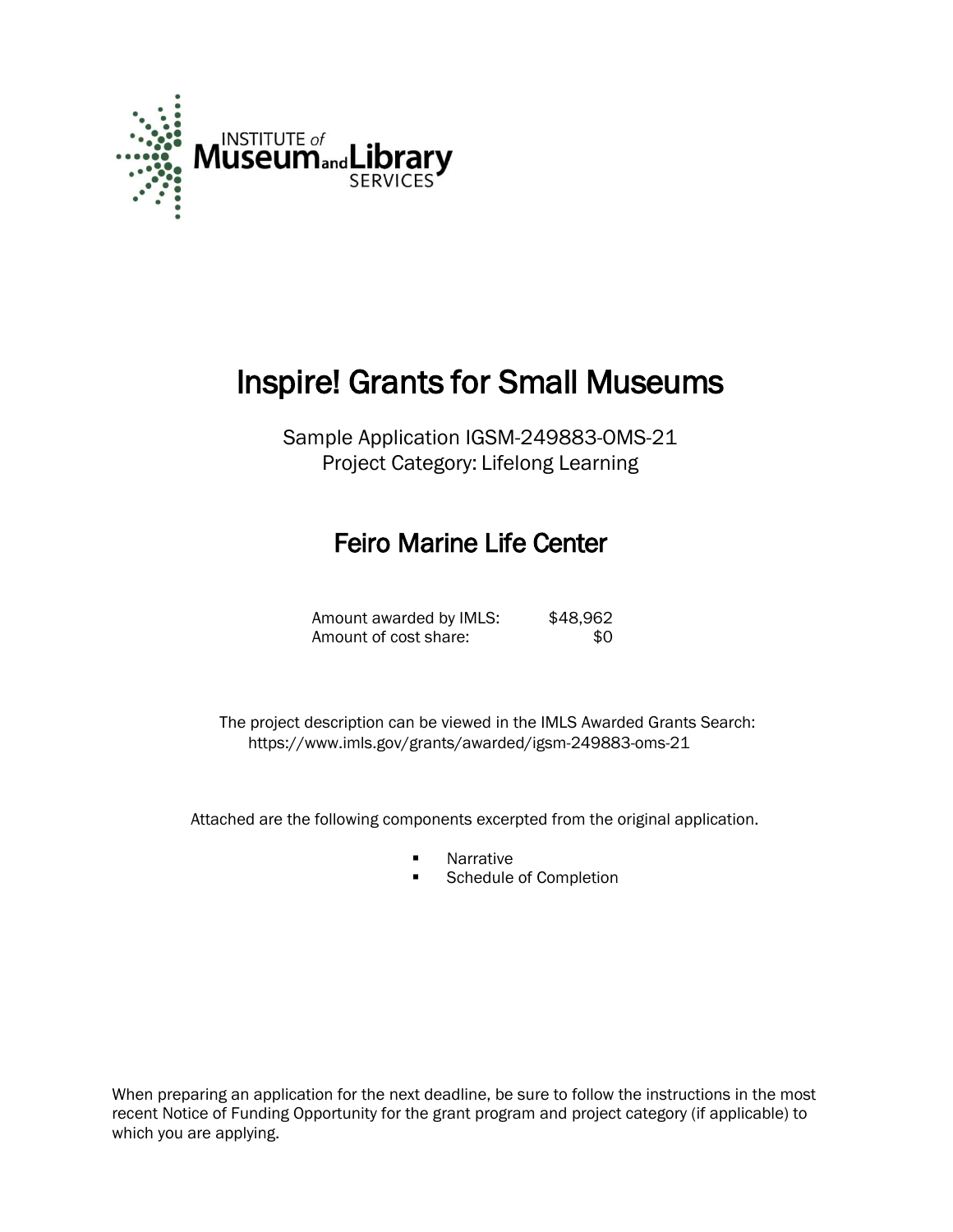## **Project Justification**

Feiro Marine Life Center is seeking \$48,962 from the IMLS Inspire! Grants for Small Museums for exhibition master planning for a new 16,000 ft<sup>2</sup> Marine Discovery Center. The Marine Discovery Center is a joint venture of Feiro Marine Life Center (Feiro), NOAA's Olympic Coast National Marine Sanctuary (Sanctuary) and Olympic Coast National Marine Sanctuary Foundation (Foundation), and will replace Feiro's existing nearly 40-year-old facility.

#### *What need problem, or challenge will your project address and how was it identified?*

In 1980, the late Art Feiro, a community leader and beloved educator, garnered state and local support to build the Feiro Marine Life Center in Port Angeles, Washington. Since its opening in 1981, the center has provided tens of thousands of hours of programming to K-16 students on the Olympic Peninsula and an opportunity for visitors to the area to learn about the sea life in the Strait of Juan de Fuca, along with relevant ocean issues. Feiro has been a leader in experiential learning programs and in partnership programming in this community of 75,000 residents.

In 2008, Feiro Marine Life Center transitioned from an educational center jointly managed by Peninsula College (a community college) and the City of Port Angeles, to an independent not-for-profit. During that transition, the Board developed a strategic plan to develop a sustainable operational model, and included plans for revenue growth, staffing, planning for a new facility and conducting a suite of educational programs. At the conclusion of the five-year plan (2014), an Executive Director with a background in museum education was hired to lead the organization into the next phase of growth and sustainability. Feiro's second strategic plan was adopted by the Board in 2015. This plan shifted focus to better realize the existing professional standards of public aquariums in day-to-day activities, including education and guest services, and to increase the mission-impact of Feiro in the community.

The strategic plans of 2008 and 2015 identified the need for a facility that is adequate to serve the community and the visitors to community. Millions of visitors travel through Port Angeles annually to visit Olympic National Park and make their way to Victoria, British Columbia via the ferry. Olympic Coast National Marine Sanctuary preserves and protects over 3,100 square miles of ocean off the Olympic Peninsula, conducting science and research, and providing education and outreach programs. Olympic Coast National Marine Sanctuary Foundation supports the sanctuary's efforts by raising awareness and funds for programs and advocating on behalf of marine environment efforts.

Today's 3,500 ft<sup>2</sup> Feiro is too small, dated and inefficient to continue meeting the increasing professional standards for aquarium exhibits, and suffers from an inability to expand in its current footprint in a public park. The Sanctuary operates a much smaller seasonal visitor facility that is also, sixteen years after its opening, inadequate to its needs. A joint feasibility study completed in 2012 showed that a new shared facility is needed and that there is a consumer market for the facility. The study also indicated the means and methods for moving forward with partners to build a new Marine Discovery Center.

Since then, community support from city and county funding sources, as well as limited Federal funds (through the National Marine Sanctuary Program), foundation gifts, and private donations have raised more than \$200,000 to ascertain property agreements as part of an economic development project called the Port Angeles Waterfront Center, develop partnership models and frameworks for the three Marine Discovery Center entities and five Port Angeles Waterfront Center entities, conduct a capital campaign feasibility study, and, most recently, complete a conceptual design produced by MIG | Portico of Seattle. The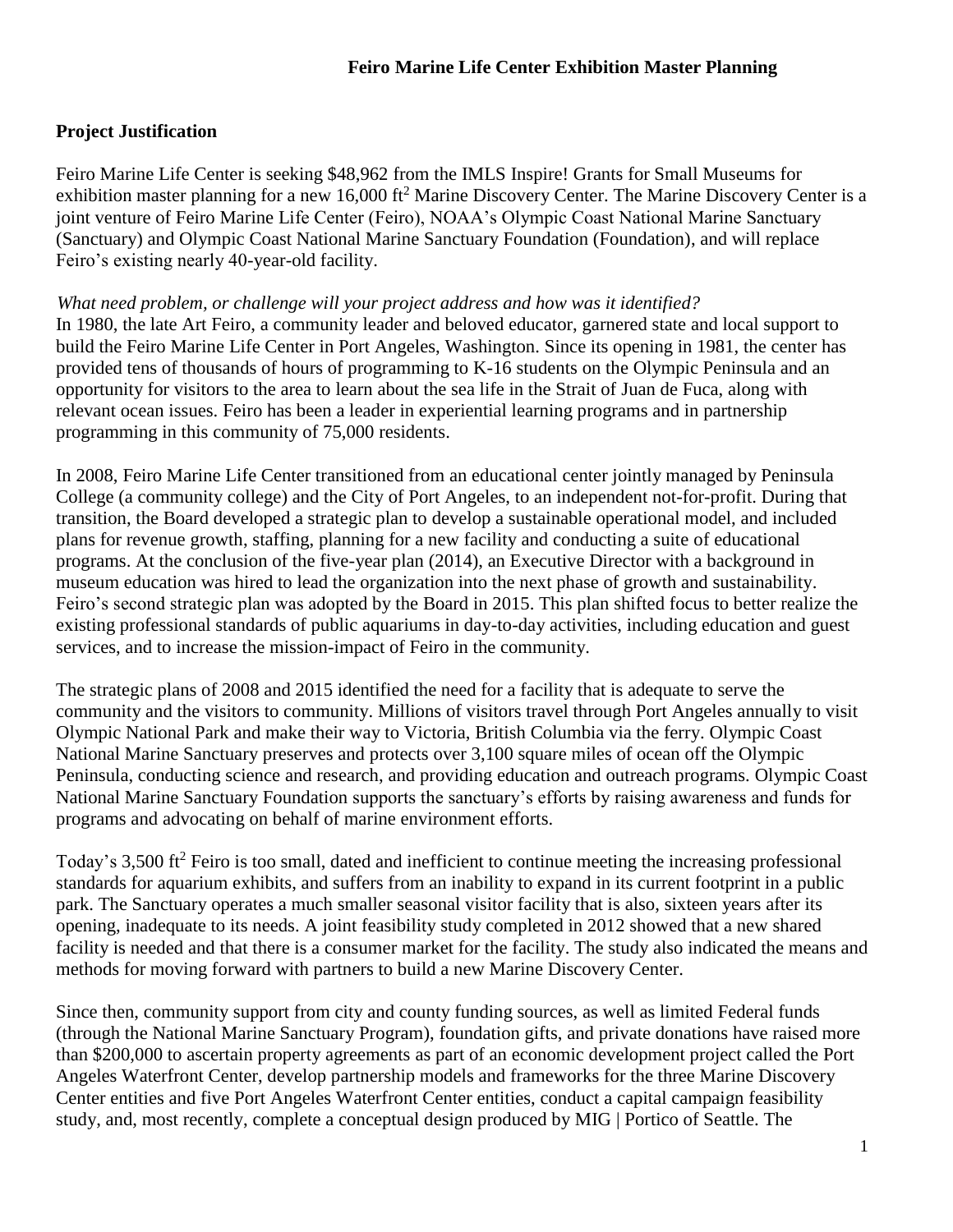#### **Feiro Marine Life Center Exhibition Master Planning**

economic analysis completed by subcontractor KO Projects as part of this conceptual design greenlighted the proposed pro forma based on 60,000 annual visitors in order to sustain a viable business model. The next step in this process, for which we are seeking these funds, is to complete an Exhibition Master Plan, intended to showcase science and research, facilitate learning experiences, and galvanize the community to participate in marine stewardship.

#### *How will your project advance your institutions' strategic plan?*

In order to be economically sustainable for the long term Feiro must be able to attract a greater number of visitors, and thus revenue. The existing City-owned building that Feiro has occupied for the best part of 40 years is reaching its end-of-life stage. Its open seawater system drawing water from Port Angeles Harbor is greatly impacted by marine events, such as combined sewer overflow and potential hazardous material spills from boat traffic, as the harbor is the first full-service port available to ships coming into the Strait of Juan de Fuca, en route to the Puget Sound, harboring and refueling military, container shipping, and pleasure boats. The Marine Discovery Center partnership is a critical piece of Feiro's strategic plan to move to a larger and more responsive facility. Without continued forward progress on the Marine Discovery Center project, such as our proposed Exhibition Master Planning, the timespan for Feiro's existence grows ever shorter.

#### *What or who will benefit from your project?*

The Marine Discovery Center has been a collaborative effort from the start. The three project partners will all benefit through the increased reach of their educational and ocean conservation messages. Community members, including members of six regional Native American Tribes (Jamestown S'Klallam, Lower Elwha Klallam, Makah, Hoh, Quileute and the Quinault Indian Nation), will benefit from increased formal and informal learning experiences that are not otherwise available locally. Other marine science centers are located an hour to three hours by car from Port Angeles. Clallam County as a whole will benefit from the increased economic activity generated by the new facility.

Leadership from the above six Tribes have been invited to participate in the development of the Marine Discovery Center from the beginning. They all participated in listening sessions with MIG | Portico during the conceptual design process. We have committed to reaching in more deeply to ascertain how or whether the exhibits can represent any of their ocean conservation, natural resources or cultural messages and stories, as each Tribe has described different preferences for involvement. For example, the Quileute Tribe would like to be included in marketing promotions and for the Center to promote its public facing events and tourism endeavors. The Quinault Indian Nation would like to ensure the exhibits clarify how traditional ways of knowing are critical to understanding natural resource practices and management. Lower Elwha Klallam Tribe is developing the third building on the Waterfront Center campus, a cultural center located adjacent to the Marine Discovery Center, and we have discussed joint educational programming and tours. Lastly, visitors to the Olympic Peninsula will benefit from having a deeper and more connected understanding of the benefits and threats to the marine and watershed environments located in this unique place.

#### *How will your project address the goals of Inspire! Grants for Small Museums?*

The results and benefits of the Exhibition Master Plan project are aligned with IMLS's agency-level goal to promote lifelong learning. Each of the partners involved in the Marine Discovery Center brings their strengths to the effort to support cross-disciplinary and inquiry-based learning. Feiro, through its live exhibits, has provided programs and opportunities for learners of all ages and abilities. The Sanctuary provides education and outreach of its science and research through technology to a local and global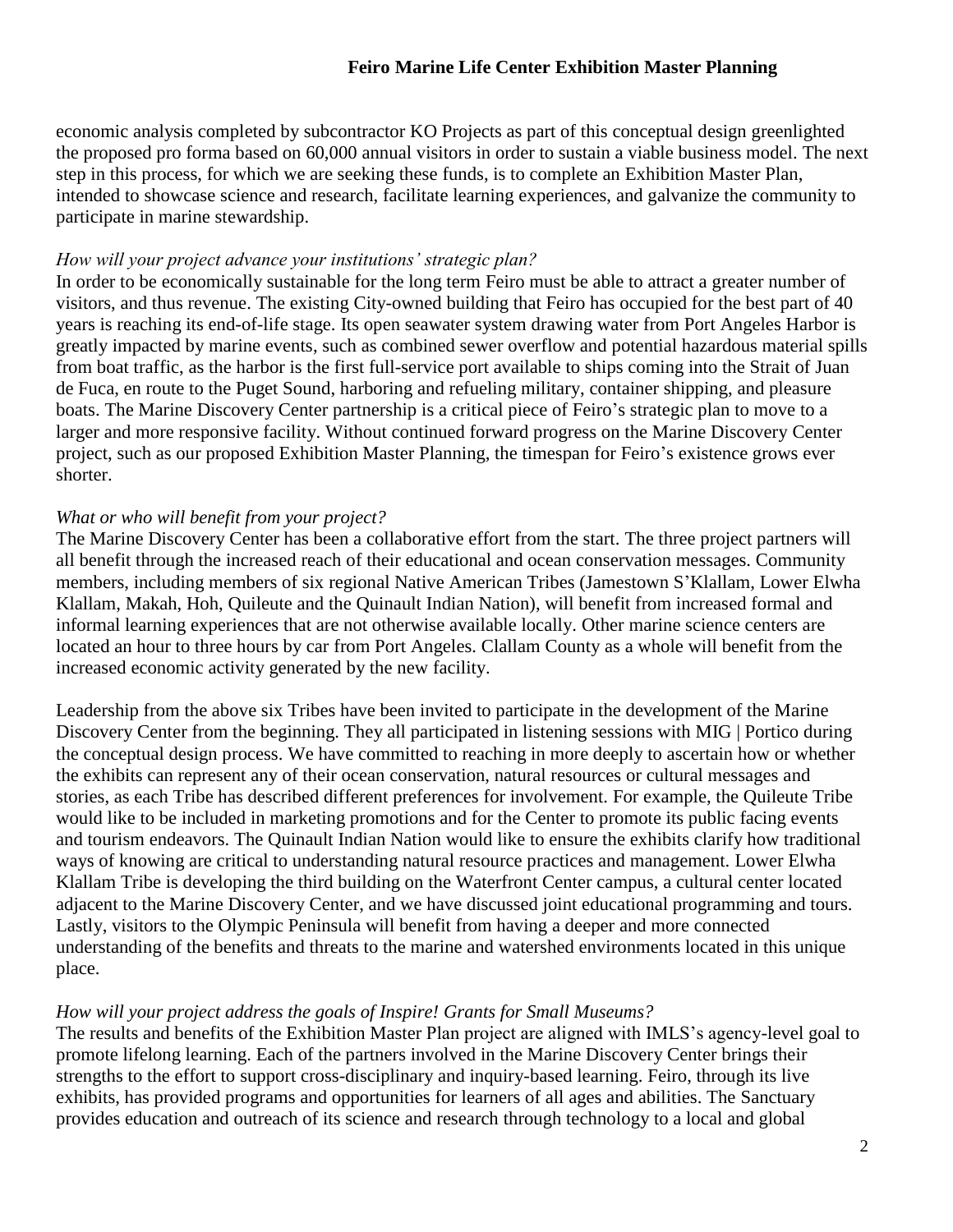audience and the Foundation's role in advocacy and volunteerism encourages exploration and curiosity in families and individuals of all ages and abilities. The Marine Discovery Center will increase our capacities for concern, empathy, affection and care for the community of life.

This project also supports the goals of the Community Anchor and especially Transforming Communities. The planned Marine Discovery Center is part of a larger project, the Port Angeles Waterfront Center, which includes a performing arts center with and a Tribal cultural center. The construction of the performing arts center is underway and over the next three to five years the other two facilities will be completed. The site partners have a shared goal that this place is a vibrant, welcoming destination celebrating people, history, and the natural environment – the core of arts, science and culture on the Olympic Peninsula.

## **Project Work Plan**

*What specific activities, including evaluation, will you carry out?* Specifically, Feiro will work with a professional exhibit design team to develop an Exhibit Master Plan.

If awarded, Feiro will issue an RFP to hire a firm with experience developing live animal aquarium exhibits. That planning process will include, but is not limited to, these steps:

- Prioritize interpretive goals, visitor experience, and exhibition priorities.
- Identify representatives of key stakeholder groups for content and conceptual input, including community members, educators and students, volunteers, marine conservation professionals, Tribal leadership, government agencies and NGOs.
- Create a communication plan to keep stakeholders and consultants informed.
- Develop and implement formative evaluation processes for exhibit concepts and content.
- Survey visitors across audience segments and seasons
- Site visits to nearby aquariums, marine science centers, and other relevant exhibit/programming **facilities**
- Consult with professionals who have recent experience in creating and running aquarium and/or exhibition facilities and programs.
- Convene 4-6 stakeholder meetings to review and further develop interpretive and visitor experience concepts.
- Develop schematic drawings for aquarium exhibition and public spaces.
- Develop preliminary design concept drawings and narrative where appropriate.
- Develop exhibit budget estimates.
- Develop design and production schedules for the next phases of the project.
- Conduct assessment with staff, board, and key stakeholders.

#### *What are the risks to the project and how will you mitigate them?*

The risk to the project is similar to the risks that Feiro and the partners have encountered in the planning efforts to date. The major risks identified are:

Fundraising: All parties engage in seeking funding for the Marine Discovery Center and for projects and planning leading up to the construction. The partners identify which of the organizations is most appropriate to make the request and are supported in the effort. For example, Feiro, as a museum, is the lead on this proposal. The Sanctuary and the Foundation have also contributed funding and resources to the Marine Discovery Center project, as opportunities are available.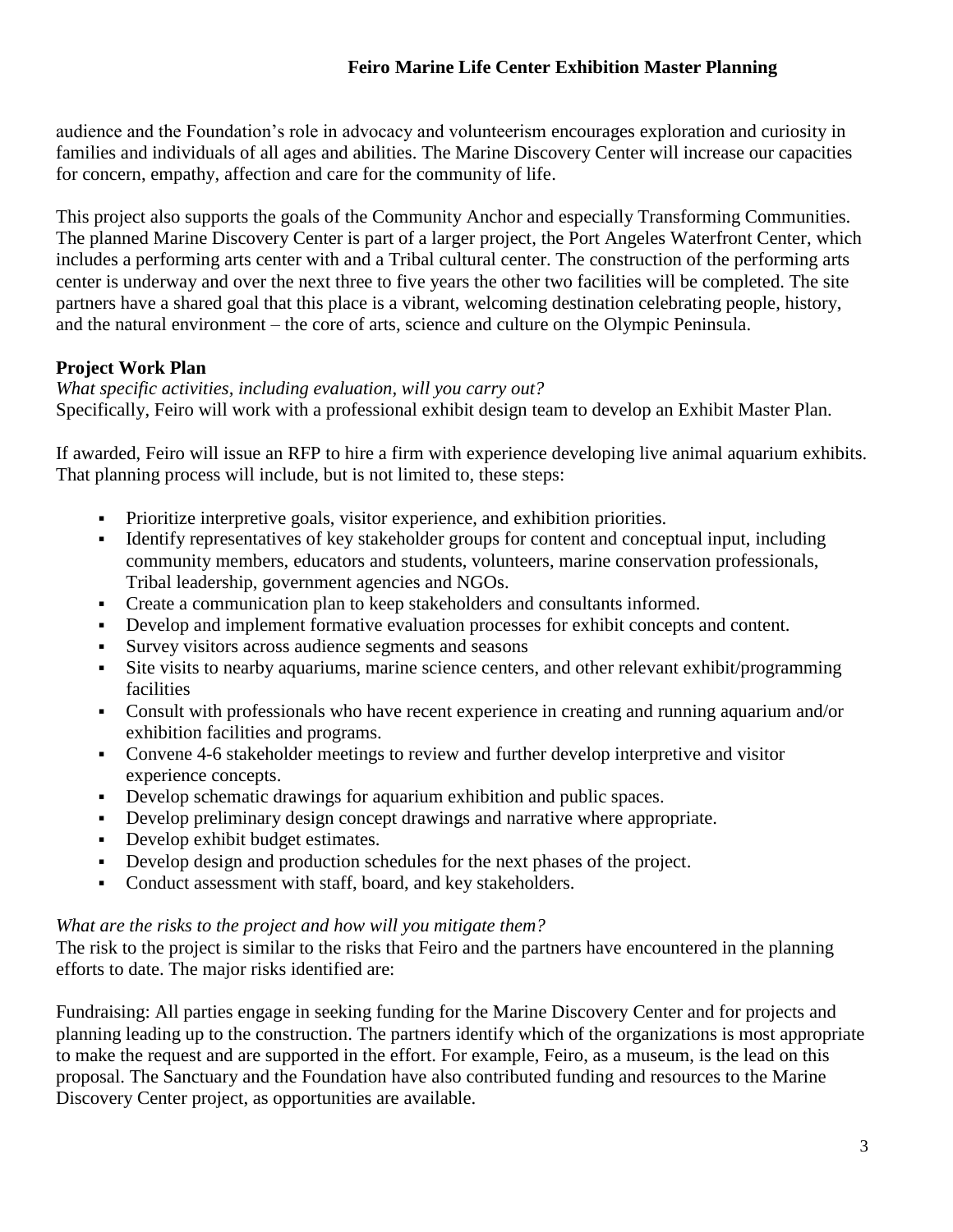#### **Feiro Marine Life Center Exhibition Master Planning**

Partner Priorities: Although the three organizations have similar missions, our priorities differ. As the partners approach decisions, we use a 'decision making document' that records the method and the outcome of the decision. This is signed by representatives of all three partners. This procedure, though thorough, does slow down the process.

Changing Priorities: In the light of COVID, it is imperative that the exhibit team be thoughtful and creative in the exhibit work and open to doing things a 'different way.'

#### *Who will plan, implement, and manage your project?*

Board and staff members of Feiro, the Sanctuary and the Foundation comprise the Marine Discovery Center Leadership team and report to their respective organizations. This team will develop the RFP, and interview the Exhibition Master Plan firm, similar to the successful conceptual design process used in 2019-2020. Feiro's Executive Director will be the primary point of contact and Feiro will execute the contract with the exhibit design firm, pay all invoices and coordinate project activity.

#### Individuals include:

Melissa Williams, Executive Director, Feiro Marine Life Center Tamara Galvan, Facilities Director, Feiro Marine Life Center Carol Bernthal, Superintendent Olympic Coast National Marine Sanctuary Kevin Grant, Deputy Superintendent Olympic Coast National Marine Sanctuary Mark Ozias, Board Chair, Olympic Coast National Marine Sanctuary Foundation Deborah Moriarty, Board Member, past ED, Olympic Coast National Marine Sanctuary Foundation

#### *Will partners be engaged and, if so, for what purpose?*

Feiro will work with Marine Discover Center partners the Olympic Coast National Marine Sanctuary and the Olympic Coast National Marine Sanctuary Foundation. In addition to the Tribal leadership named above, representatives of city and county government, the local Chambers of Commerce, local School Districts, and other environmental nonprofit organizations will be asked to participate in the exhibition master planning process.

#### *When and in what sequence will your activities occur?*

Upon receipt of award and additional funding from partners the following sequence of activities is anticipated:

- September 2021 review conceptual designs, capital campaign updates and timelines.
- October 2021 Initiate an RFP for an Exhibition Master Plan
- $\bullet$  December 2021 Hire exhibition professional
- January 2022-May 2022 Work with Exhibition team, partners and stakeholders to complete the Exhibition Master Plan

### *What time, financial, personnel, and other resources will you need to carry out the activities?*

Feiro staff, including ED Melissa Williams, and Facilities Director, Tamara Galvan will be integral to the project. Their time in projected in the budget outline. Depending on COVID restrictions, meetings may be held virtually or in-person at Feiro or partner venues. The Sanctuary and Foundation partners will cover their own staff and travel costs.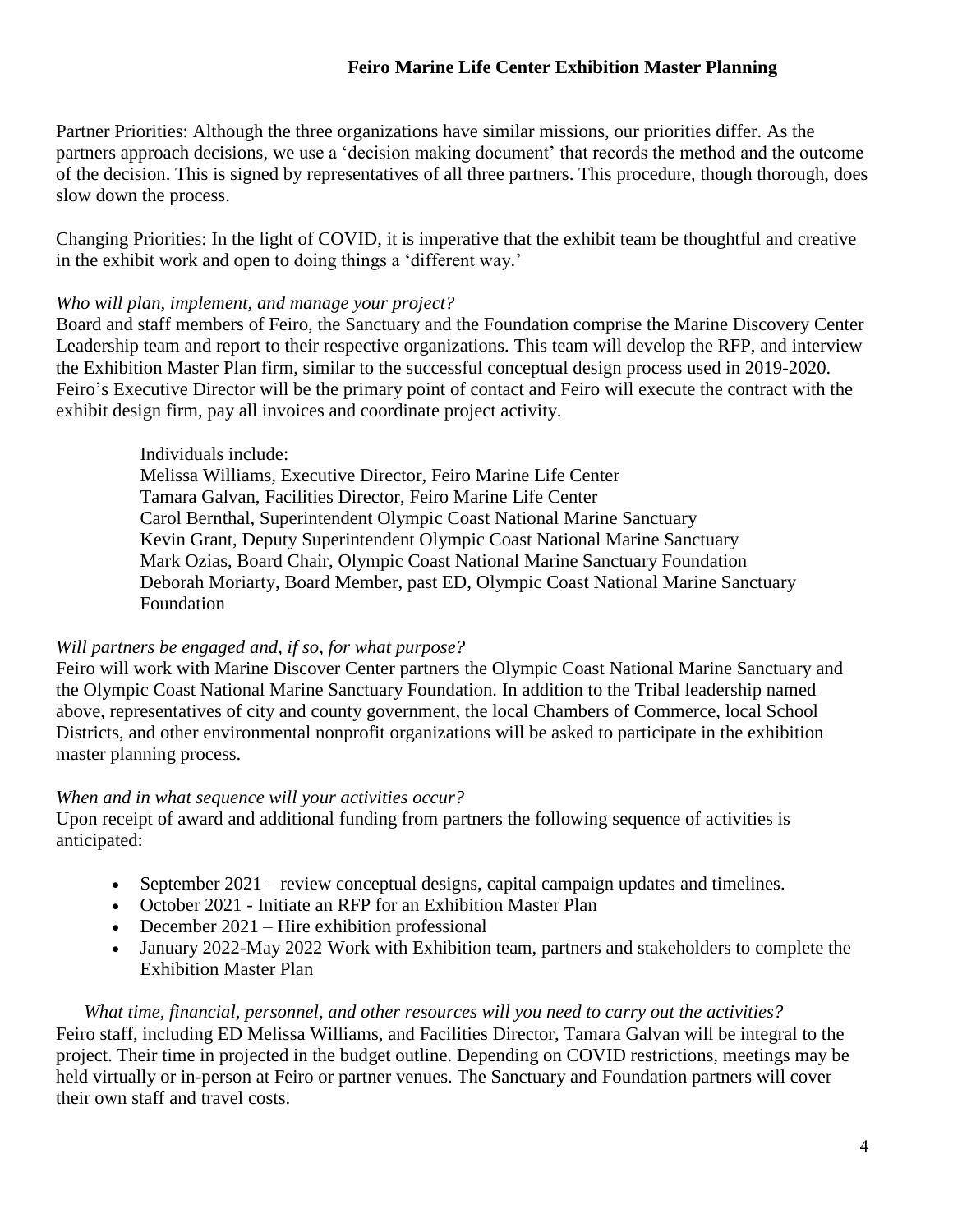#### **Feiro Marine Life Center Exhibition Master Planning**

#### *How will you track your progress toward achieving your intended results?*

The RFP for exhibit design will include all of the milestones and timeline as indicated in this proposal. As with the project's completed conceptual design report, payments for work completed will be based on deliverables and accomplishments.

#### *How and with whom will you share your project's results?*

The project results will be shared with the community and stakeholders as well as project partners and site partners. Exhibit design will be a component of the fundraising campaign. We also share information with seven other small marine science centers in the region through the Community Marine Science Centers of the Salish Sea collaborative, which includes the Port Townsend Marine Science Center, who is also undertaking their own exhibition planning process.

#### **Project Results**

#### *What are your project's intended results and how will they address the need, problem, or challenge you have identified?*

Feiro and the project partners will have completed an accessible, creative, interactive, and engaging exhibition experience connecting the guest to the ocean environment. This is the essential next step in the timeline for the planning of the Marine Discovery Center.

#### *How will the knowledge, skills, behaviors, and/or attitudes of the intended audience change as a result of your project?*

During this process, the project team will develop specific learning goals and objectives for the exhibits that look to increase positive emotions such as empathy for and protective stewardship actions in the marine environment, increase knowledge of historical and recent Tribal interests, improve scientific literacy skills, and develop deeper understandings of the life histories and adaptations of important local species, such as Southern Resident Killer Whales, sand lance and other forage fish, eelgrass, etc.

#### *What data will you collect and report to measure your project's success?*

We will measure success by reaching the goals and meeting the timeline of the Exhibition Master Plan process. A notebook of 'decision making documents' will track the effort and decision making process. The measurement of success will be a design that is approved by all partners in design and affordability*.* 

#### *What tangible products will result from your project?*

Feiro will have an Exhibition Master Plan available for moving forward with the project.

#### *How will you sustain the benefits of your project?*

The Exhibition Master Plan will complete the blueprint for moving forward with the Marine Discovery Center capital campaign.